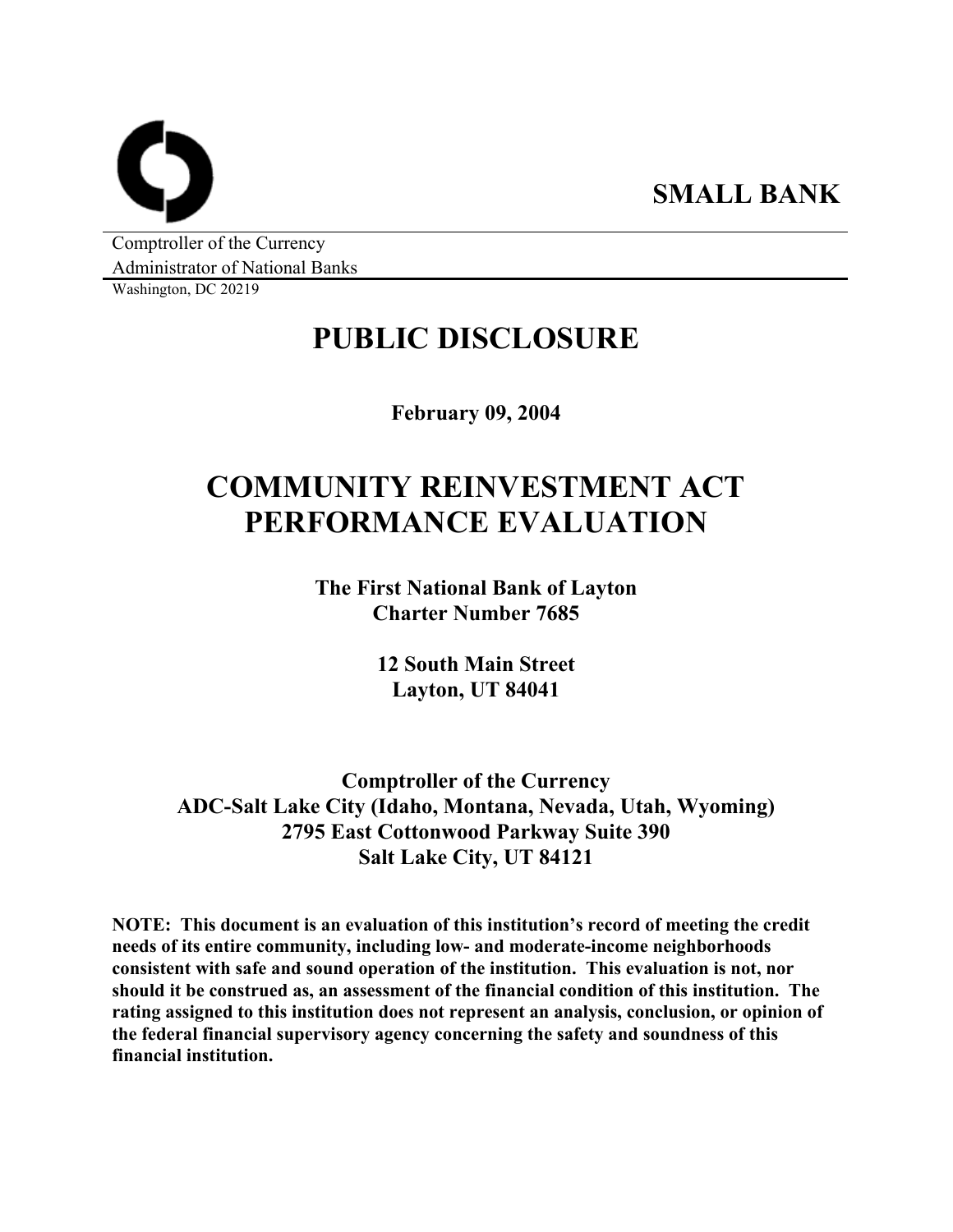### **INSTITUTION'S CRA RATING**

#### **This institution is rated Satisfactory.**

• First National Bank of Layton (FNB) has a satisfactory record of lending to borrowers with different incomes.

The bank's distribution of loans to low- and moderate-income borrowers approximates demographic comparators. Based on the 30 consumer borrowers sampled, the bank's distribution of loans to low- and moderate-income individuals mirrored the percentage of AA families in the low- and moderate-income categories. FNB granted 37 percent of its consumer loans to low- and moderate-income borrowers, while demographic data shows that 36 percent of families in the assessment area (AA) fall into the low- and moderate-income category. We obtained the demographic information from the 2000 United States Census.

The distribution of loans to businesses of different sizes is difficult to compare. More than 44 percent of AA businesses did not identify revenue size. Based on our sample of 30 commercial real estate loans, the bank makes 80 percent by number and 83 percent by dollar amount of its business loans to small businesses. This compares favorably with the demographic comparator of 52 percent, but compares unfavorably with the percentage of reporting businesses that are small businesses according to revenue size (93 percent). The large percentage of businesses not reporting revenue size diminishes the usefulness of this comparison. We obtained the demographic information from 2002 Dunn and Bradstreet reports.

- The bank originated a significant majority of its loans in the AA. Based on our sample of consumer loans, FNB originates 93 percent its loans by number and 95 percent by dollar amount within its AA. Based on our sample of business loans, the bank originates 70 percent of its loans by number and 75 percent by dollar amount within its AA.  $\bullet$
- $\bullet$ The bank's average loan-to-deposit ratio since the last examination reflects a strong responsiveness to community credit needs. The bank's average loan-to-deposit ratio since the last examination date, July 1999, exceeds the standard for satisfactory performance. The bank's average loan-to-deposit ratio of 83 percent compares favorably to the ratios of similarly situated banks in the AA. Competing banks' ratios ranged from 62 percent to 93 percent and averaged 75 percent.
- The geographic distribution of loans is satisfactory. Based on our sample, the bank's record of making consumer loans in low- and moderate-income areas was poor. FNB made nearly all its consumer loans to borrowers in middle- or upper-income areas. However, our review of area maps showing census tracts by income designation and number of housing units indicated that the bank's branches are located in business-oriented census tracts surrounded by middle- and upper-income geographies. Since the bank has only seven branches, it is reasonable that consumer borrowers should reflect the areas surrounding the bank's branches.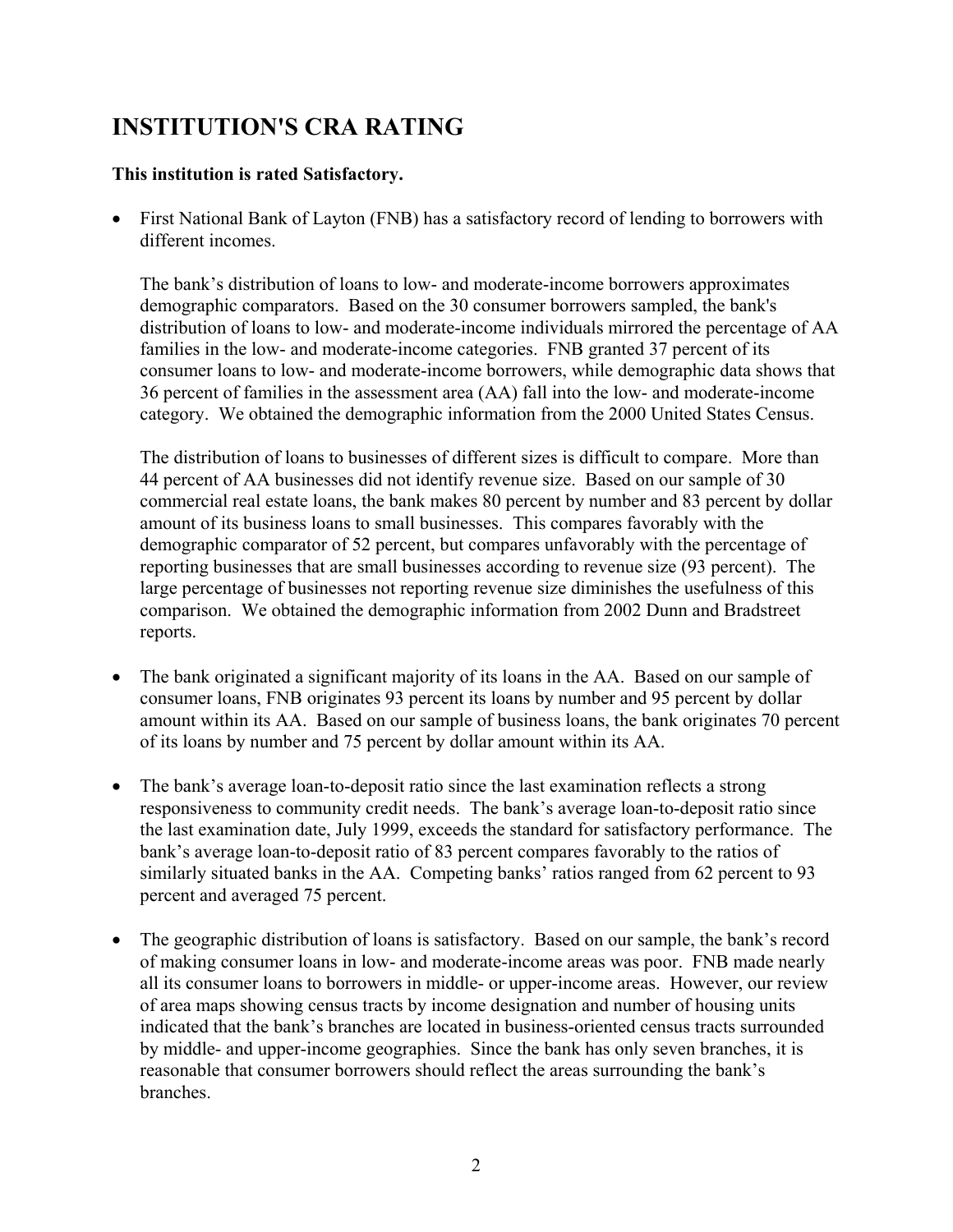- FNB did not receive any consumer complaints about its performance in helping to meet the credit needs of the assessment area during the evaluation period.
- We found no evidence of illegal discrimination or other illegal credit practices.

### **DESCRIPTION OF INSTITUTION**

First National Bank of Layton (FNB) is a full service community bank headquartered in Layton, Utah. FNB has seven offices located along the Wasatch Front from northern Davis County to southern Salt Lake County. As of September 30, 2003, the bank had total assets of \$228 million. Net loans represented 63 percent of total assets. FNB has no banking affiliates or subsidiaries. FNB's primary business focus is to provide credit and deposit services to meet the needs of small businesses and consumers within the AA. The bank is especially active in providing commercial real estate loans.

The prior Community Reinvestment Act Performance Evaluation was dated July 12, 1999, with a "Satisfactory" rating.

The bank does not have any financial or legal impediments that prevent it from meeting the credit needs of the community/assessment area.

Please refer to the bank's *CRA Public File* for more information.

### **DESCRIPTION OF DAVIS AND SALT LAKE COUNTIES**

FNB's AA consists of Davis and Salt Lake Counties, Utah, and is part of the Salt Lake City-Ogden metropolitan statistical area. The AA is comprised of 192 census tracts. Eight census tracts are considered low-income, 42 are moderate-income, 96 are middle-income, and 46 are upper-income census tracts. According to 1990 census data, 62 percent of the 313,000 housing units in the AA were owner occupied, and six percent were vacant. Census data also lists the population of the AA as 914,000. For 2003, the U.S. Department of Housing and Urban Development (HUD) estimates the median income for the Salt Lake City-Ogden Metropolitan Statistical Area (MSA) at \$61,100. The strong housing market of the late 1990s has slowed. There are current estimates that the supply of residential housing is nearly a year ahead of demand. The average price of an existing home sold in 2000 was \$145,600; the average price of new construction was \$176,479; and the rent of an average two-bedroom apartment was between \$600-\$800. In addition, office vacancy rates have increased from previous levels.

While the Salt Lake City-Ogden MSA has a highly diversified economy, it has shown some recent volatility. The MSA has numerous high-tech firms, medical, biotech, and computer software companies. These sectors have been impacted by the national recession and a number of jobs have been lost in the high-tech industries. Delta airlines has a hub in Salt Lake City and is expected to have some layoffs, but the company has not announced specifics. Unemployment